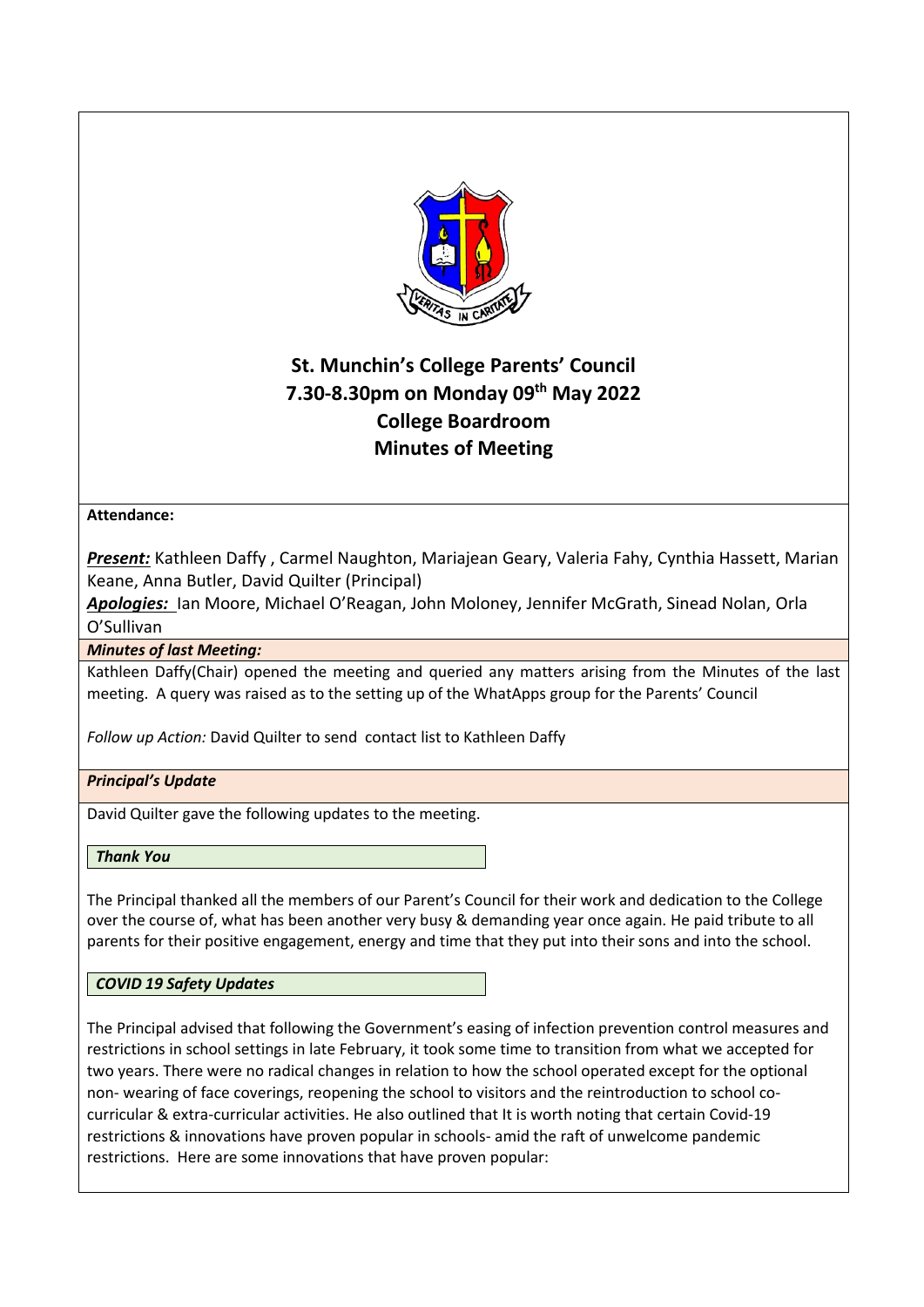- Huge advancements in Online Learning
- Remote Parent-Teacher Meetings
- Stay home when sick
- Staggered lunch breaks
- Better hygiene, and fresh air!
- Online Professional Development
- Reform of the Leaving Certificate Exams
- Emergence of Students Voice

## *Fundraisinig*

Both the school and the Parents Council co-ordinated a whole school fundraiser for the Ukrainian Appeal Fund. A breakdown is as follows:

*Colours Day = €3,500 Geo Club Bookmarks = €140 Koppers for Kiev = €400 PA Clothes Collection = €344 Total = €4,384*

## *Booklists*

The booklist lists for all incoming  $1^{st}$ ,  $2^{nd}$  years and  $5^{th}$  years will be communicated to parents in mid-June and will also be available on our Website.

#### *Wellbeing Team Update*

The Principal advised that as you all know we've just completed our first ever Wellbeing Week for the entire school community. Wellbeing is fostering an awareness of our mental, emotional, physical health. He outlined that the school created an awareness of this throughout the different year groups in the school incorporating many different video clips, games, activities and guest speakers.

He advised that the school were delighted with having such a successful Wellbeing Week throughout the school community and that we are very grateful to our Wellbeing Team lead by Ms. Moloney.

#### *Green School Update*

The Principal congratulated Ms. McGeer and her Green Schools Committee on attaining our 4<sup>th</sup> Green Flag on Travel. A lot of planning, surveys, work and time was required throughout the year to complete the application which has seen a doubling up of the number of boys now travelling to school each day by bicycle, reduction in parents dropping students to school by car, development of a new students covered bike rack, Safe Cycle Training and participation with SMART TRAVEL to look at the development of new cycle paths and drop-off zones.

*TY Update*

The Principal wished best of luck to all Students & Staff involved in organising, producing and co-ordinating this year's TY Musical, "Can't Stop the Music" which takes place on Fri 20<sup>th</sup> May in TUS – morning & evening show.

TY Awards & BBQ takes place from mid-day on Tuesday 24<sup>th</sup> May in the College. The school wish to convey its thanks & appreciation to the 2 TY Co-ordinators, Paul Whelan & Alan Coleman on another terrific year in difficult circumstances.